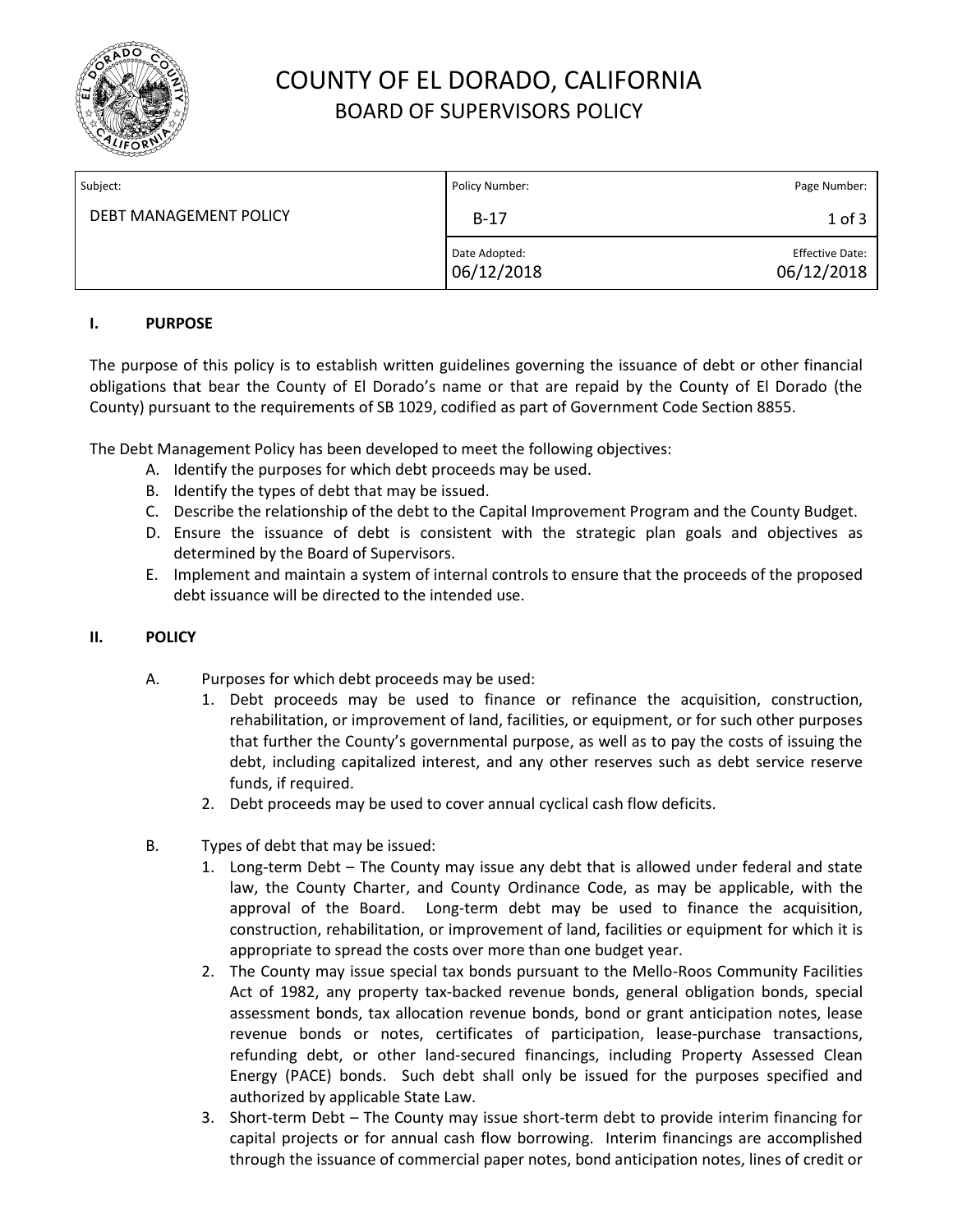

# COUNTY OF EL DORADO, CALIFORNIA BOARD OF SUPERVISORS POLICY

| Subject:               | Policy Number:              | Page Number:                         |
|------------------------|-----------------------------|--------------------------------------|
| DEBT MANAGEMENT POLICY | $B-17$                      | $2$ of $3$                           |
|                        | Date Adopted:<br>06/12/2018 | <b>Effective Date:</b><br>06/12/2018 |

other notes or bank products. The County's annual cash flow borrowings are structured as tax and revenue anticipation notes (TRANs). TRANs must be repaid from taxes, income, revenue, cash receipts and other monies attributable to the fiscal year in which the TRANs are issued.

- C. Relationship of debt to the Capital Improvement Program and County Budget
	- 1. The Chief Administrative Officer shall assess and identify the capital needs of the County and review the current Capital Improvement Program to determine when facilities should be improved or acquired. The County may issue long-term debt when financing capital improvement projects in order to more effectively align the debt service cost with the estimated useful life and the long-term benefits provided by the capital assets being financed.
	- 2. The decision to incur new indebtedness should be integrated with the Board's policy decisions in the County's adopted Budget.
- D. Policy Goals Related to Debt Management. All considerations around the issuance of debt shall be consistent with the strategic plan adopted by the Board of Supervisors. The primary objectives of the County's debt and financing related activities are to:
	- 1. Protect taxpayers, ratepayers and constituents by utilizing conservative financing methods so as to obtain the highest possible credit rating and the lowest possible borrowing costs.
	- 2. Maintain access to cost-effective borrowing through prudent fiscal management policies and practices;
	- 3. Ensure that debt service commitments are made through effective planning and cash management;
	- 4. Ensure that County's debt is consistent with County's planning goals and objectives and capital improvement program or budget, as applicable.
- E. Internal Controls The Chief Administrative Officer in conjunction with County Counsel and the Auditor-Controller is primarily responsible for ensuring debt proceeds are spent in accordance with the intended purposes and requirements identified in the related legal documents.

### **III. PROCEDURE**

- A. All debt issuance must be approved by the Board of Supervisors. Debt service obligations related to outstanding debt shall be appropriated on an annual basis in the County's adopted Budget.
- B. The County recognizes that changes in the capital markets and other unforeseen circumstances may require the issuance of debt securities that deviate from this Debt Management Policy. Subject to Board of Supervisors approval of any debt issuance transaction, the Debt Management Policy allows for exceptions when changes in the capital markets, County programs or other